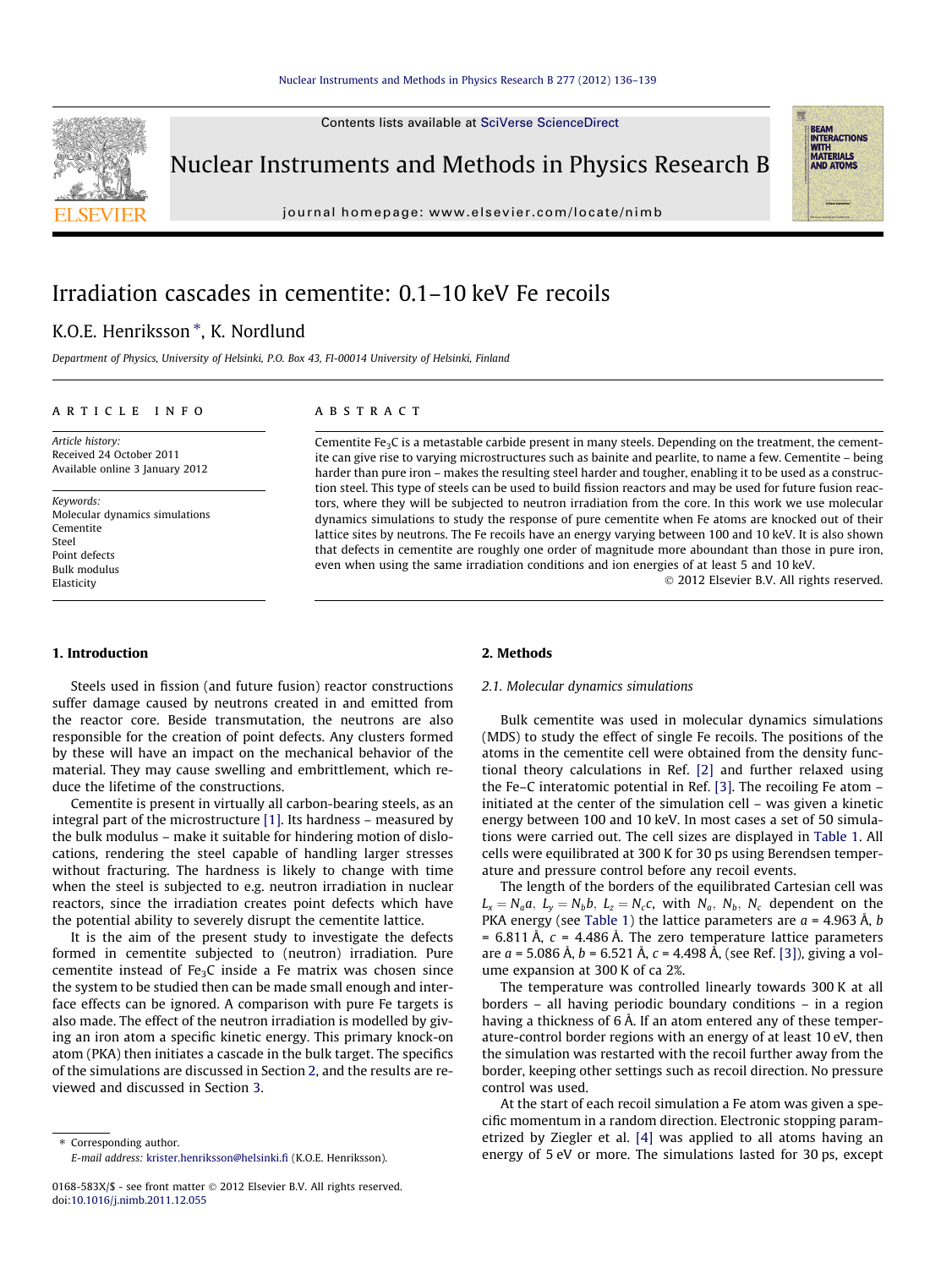#### <span id="page-1-0"></span>Table 1

Simulation cell details.  $N_a$ ,  $N_b$ ,  $N_c$  is the number of cells in directions x, y, z. N is the total number of atoms in the cell. The energy E is given in units of keV.

| E    | $N_a$ | $N_h$ | N. | N       |
|------|-------|-------|----|---------|
| 0.1  | 8     | 8     | 12 | 12,288  |
| 0.3  | 10    | 10    | 15 | 24,000  |
| 1.0  | 14    | 14    | 21 | 65,856  |
| 3.0  | 18    | 18    | 27 | 139,968 |
| 5.0  | 26    | 26    | 39 | 421,824 |
| 10.0 | 26    | 26    | 39 | 421,824 |

#### Table 2

xth Nearest Neighbor distances xNN at 300 K, as well as the potential cutoff distance  $r_c$ , all in units of Ångström, for all different pairs of elements present in cementite. Two significant digits are used.

| Pair   | 1NN | 2NN | 3NN | 4NN | r.   |
|--------|-----|-----|-----|-----|------|
| Fe-Fe  | 2.2 | 2.3 | 2.4 | 2.5 | 3.35 |
| $Fe-C$ | 1.8 | 1.9 | 2.0 | 2.1 | 2.70 |
| $C-C$  | 2.6 | 2.8 | 2.9 | 3.0 | 2.00 |

the 3 keV and 5–10 keV recoils, which lasted for 40 and 50 ps, respectively.

#### 2.2. Defect analysis

A Wigner–Seitz (WS) cell (see e.g. Ref. [\[5\]\)](#page-3-0) analysis was used to find vacancies and interstitials. A WS cell originally occupied by a C atom is considered a C type vacancy if the cell has become empty. It is considered an antisite if the C atom has left and been replaced by a Fe atom. It is considered a Fe interstitial if the C atom is still present and has been accompanied by a Fe atom. The labeling is analogous for a WS cell initially occupied by a Fe atom.

The degree of clustering of the defects was also analyzed. Two vacancies (or interstitials) were considered to form a cluster if they were separated by a distance  $r \le R$ . A suitable value for R is discussed below. The fraction of vacancies (or interstitials) in clusters of size N or larger – denoted ''clustering fraction'' – is calculated as

$$
f_c(N) = \left(\sum_{i=N}^{M} i \times N_c(i)\right) \bigg/ \left(\sum_{i=1}^{M} i \times N_c(i)\right) = 1 - N_{\text{isol}}/N_{\text{def, tot}},\qquad(1)
$$

where *M* is the number of defects in the largest cluster  $N_c(i)$  is the number of clusters containing *i* defects,  $N_{\text{def,tot}}$  is the total number of defects, and  $N_{\text{isol}}$  is the number of isolated defects, having  $N_c \equiv 1$ . If nothing else is specified, a value of  $N = 2$  was always used. This corresponds to the smallest possible cluster.

To find a suitable value for  *it is helpful to look at the typical* atomic separations existing in cementite at the relevant temperature of 300 K. These distances are listed in Table 2.

The largest first nearest neighbor (1NN) distance in Table 2 was chosen as the cutoff distance for cluster formation. To account for fluctuations the numerical value 2.70 Å was used.

#### 3. Results and discussion

#### 3.1. Defects

Number of Frenkel pairs and antisites, as well as the number of antisites, are shown in Fig. 1.

The number of Frenkel pairs  $N_{FP}$  as a function of the energy  $E$  (in keV) can be fitted to a function of the form

 $N_{\text{FP}} = aE^b$ .  $\hspace{2.6cm} (2)$ 

The data in the present study give  $a = 13.6 \pm 0.3 \text{ eV}^{-1}$  and  $b = 1.17 \pm 0.02$ . In comparison, the data from Ref. [\[6\]](#page-3-0) give



Fig. 1. Number of Frenkel pairs and antisites, as a function of the recoil energy. Results for pure Fe from Ref. [\[6\]](#page-3-0) are also shown. The error bars indicate the standard error of the mean, as in all other figures in this study.

 $a = 4.7 \pm 0.2$  eV<sup>-1</sup> and  $b = 0.70 \pm 0.03$ . Since b is slightly larger or smaller than 1 this means that the damage production rises nonlinearly with energy, indicating that the recoils induce non-linear cascades, or ''collision spikes''.

It should be noted that the number of Frenkel pairs in cementite is roughly nine times larger than the corresponding number for pure Fe, at least in the case of 10 keV recoils. In a compararive molecular dynamics study of metals and semiconductors by Nordlund et al. [\[7\]](#page-3-0) it was found that the Frenkel pairs in semiconductors are 2–50 times more numerous than in face-centered cubic metals subjected to 10 keV recoils. The present result for cementite (Fe<sub>3</sub>C) is in-line with those findings. The reason for this large discrepancy is the covalent nature of the interatomic bonds in semiconductors – these bonds are not as easily reformed as those in metals.

#### 3.2. Defect clusters

The fraction of defects inside clusters containing  $\geq N$  defects is shown in [Fig. 2.](#page-2-0) The number of clusters containing more than four defects is shown in [Fig. 3](#page-2-0). As can be seen from [Fig. 2](#page-2-0)(b) the clustering tendency is significantly higher for interstitials than vacancies. Interstitials also have more of the larger clusters (containing more than four defects). The fraction of defects inside clusters show tendencies of saturation when approaching higher energies. This is independent of the defect type, interstitial or vacancy. Qualitatively similar results were obtained when using a larger value for *R*, namely  $R = 3.35$  Å.

## 3.3. Defects by species

The number of interstitials and vacancies of Fe and C types are displayed in [Fig. 4](#page-2-0). The number of Fe interstitials and Fe vacancies follow each other quite closely, without being identical. The same holds true for C type defects.

These numbers indicate that Fe defects are roughly three times as numerous as C defects. This can be understood from the cementite composition Fe<sub>3</sub>C, which says that there are three times as many Fe atoms as C atoms available. However, the formation of interstitials depends on the threshold displacement energy  $E_d$ , i.e. the minimum energy needed to displace an atom from its lattice site. These values are unlikely to be identical for Fe and C in cementite, so a 3:1 ratio of Fe:C interstitials cannot be explained by the composition only.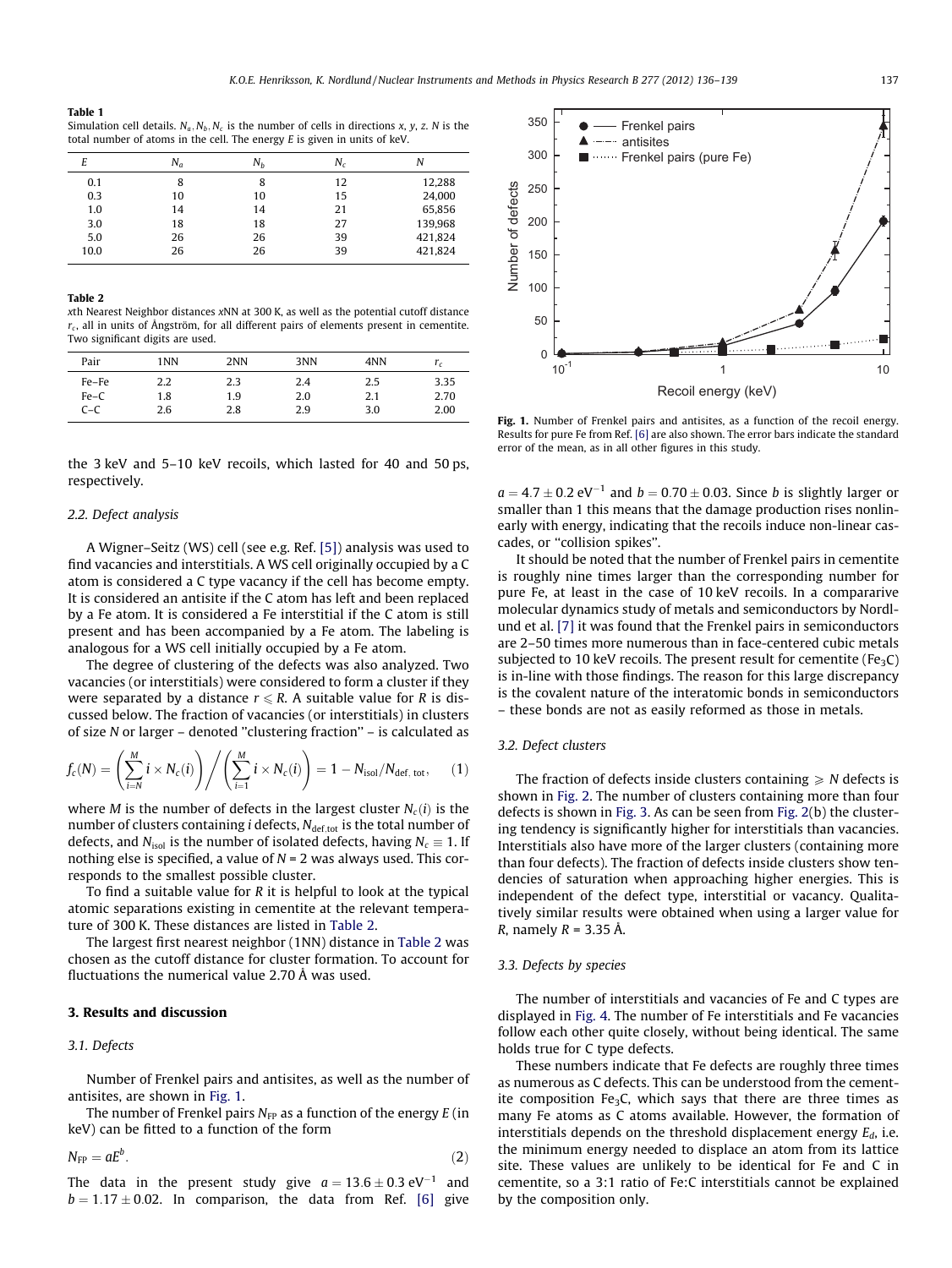<span id="page-2-0"></span>

Fig. 2. Fractions of defects inside clusters for (a) interstitials and (b) vacancies, as a function of the recoil energy.



Fig. 3. Number of clusters containing more than four defects, as a function of the recoil energy.

## 3.4. Coordination

The atoms were also analyzed for their coordination. All Fe atoms were extracted and analyzed. The average number of neighbors



Fig. 4. Number of interstitials and vacancies of Fe and C type, as a function of the recoil energy.



Fig. 5. Average number of Fe neighbors at a distance of 2.70 Å or less.

at a distance of 2.70 Å or less was counted. This distance is the average value of first (1NN) and second nearest neighbors (2NN) in a Fe body-centered cubic (BCC) lattice with lattice parameter  $a = 2.89$  Å. The results are displayed in Fig. 5. For pristine cementite at 300 K the average number of Fe neighbors for Fe atoms is 2.37695.

The results indicate the Fe atoms are collecting more and more Fe neighbors as the recoil energy increases. However, the rise in the neighbor number from lowest energy to highest is only about 1%. A similar investigation of C atoms and their C neighbors, using a distance of 1.98 Å shows that the number of neighbors is 0 for all energies.

## 4. Conclusion

The molecular dynamics simulations of single recoil events in pure cementite indicates that the number of defects grows superlinearly with the recoil energy. The fraction of interstitials inside clusters is consistently higher than for vacancies, but the exact value depend on the details of the clustering analysis, especially the cutoff radius. The fraction show tendencies of saturation at higher recoil energies. A notable fact is that the number of